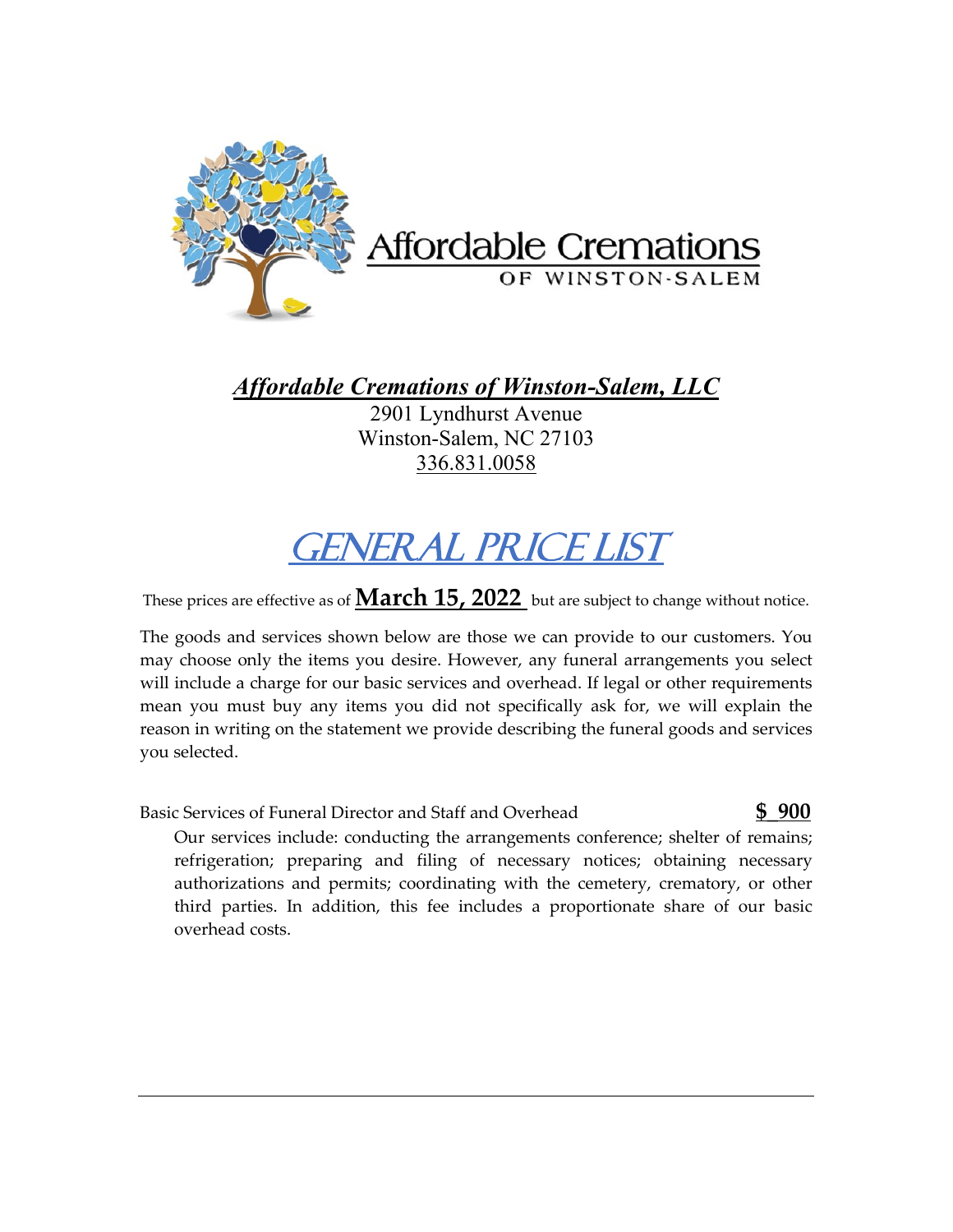| <b>Other Preparation of Body</b><br>Refrigeration, after 48 hours (per day) |                 | \$45          |
|-----------------------------------------------------------------------------|-----------------|---------------|
| Transportation:                                                             |                 |               |
| Transfer from the place of death (within 25 miles) *                        |                 | <u>\$295</u>  |
| Service Vehicle for Priority Handling of Death Certificate                  |                 | \$75          |
| Additional Staff for Transfer (outside of hospital)                         |                 | \$95          |
| Additional transportation to Hospital for autopsy/Donations                 |                 | <u>\$250</u>  |
| *Transportation fee beyond the first 25 miles, charged at \$3.00 per mile.  |                 |               |
| <b>Cremation Fee</b>                                                        | *               | <u>\$325</u>  |
| <b>Direct Cremation Price Range:</b>                                        | *\$900 to \$995 |               |
| Our charge for a direct cremation includes: basic services of funeral       |                 |               |
| director and staff; removal of remains from facility; transportation to     |                 |               |
| crematory; necessary authorizations, and the cremation fee.                 |                 |               |
| If you want to arrange a direct cremation, you can use an                   |                 |               |
| alternative container. Alternative containers encase the body and can be    |                 |               |
| made of materials like fiberboard or composition materials. The alternative |                 |               |
| container we provide is made of cardboard.                                  |                 |               |
| Direct Cremation with Alternative Container                                 |                 | <u>\$995</u>  |
| Direct Cremation with alternative container supplied                        |                 |               |
| By the family (must meet crematory requirements)                            |                 | <u>\$900</u>  |
| Urns/Keepsakes Range                                                        |                 | \$30 to \$495 |
| A complete price list will be provided at the funeral home                  |                 |               |
| <b>Outer Burial Container:</b>                                              |                 | <u>\$295</u>  |
| <b>Alternative Containers</b>                                               |                 | <u>\$95</u>   |
| Medical Examiners Fee / Required in certain situations                      |                 | <u>\$50</u>   |
| Other:                                                                      |                 |               |
| Immediate Family Viewing (30 minutes)                                       |                 | <u>\$175</u>  |
| <b>Anatomical Donation</b>                                                  |                 | <u>\$595</u>  |